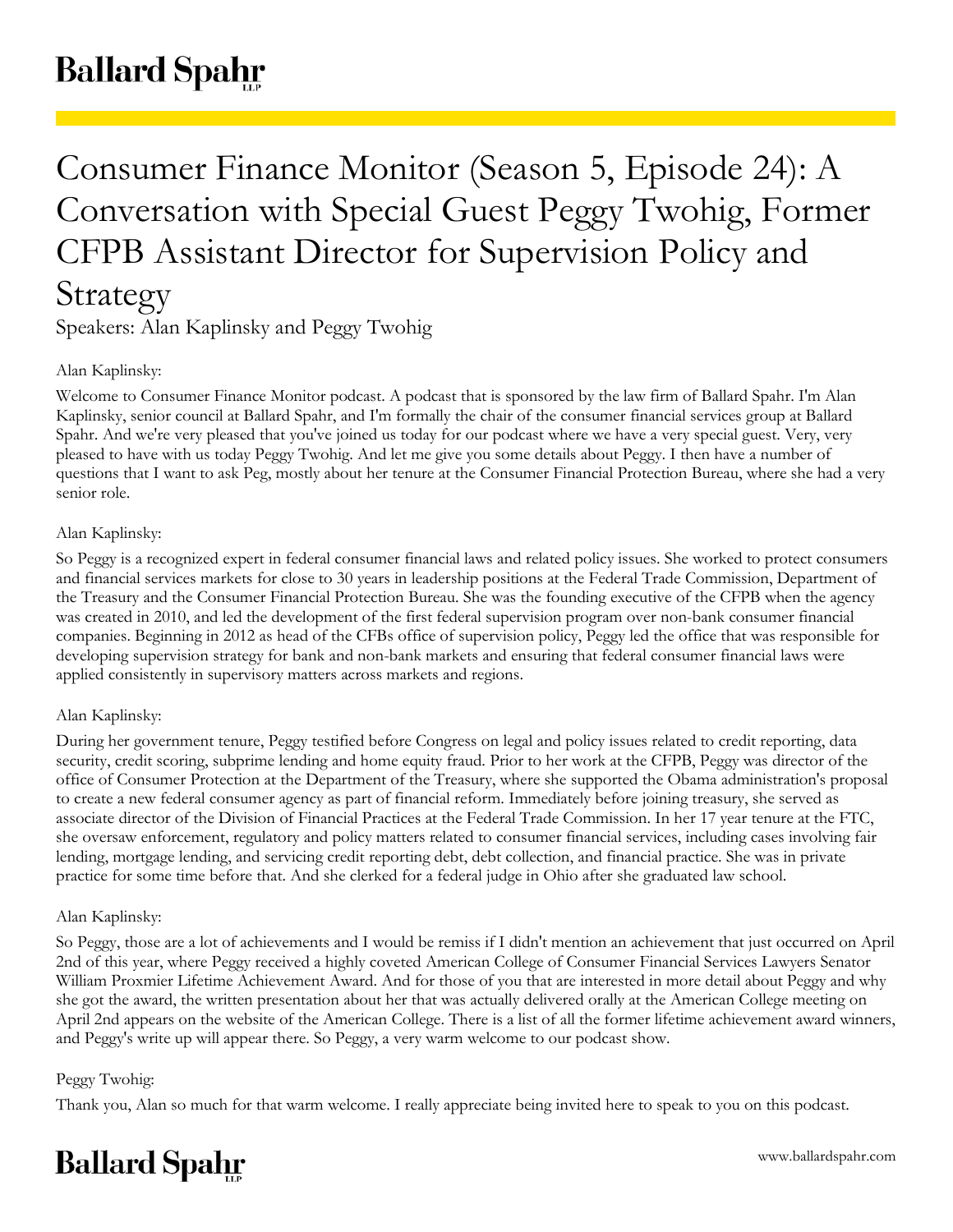Thank you. So Peggy, we're going to focus today, because I mean, we could actually literally spend a day if we chronicled your entire career beginning at the Federal Trade Commission, there's just so much that you've accomplished. But we're going to focus in the limited time we have on your tenure at the CFPB. You, I know we're involved in standing up the bureau, so I think believe it was July 21st, 2011, the bureau became operational. I remember that day in particular because we launched our blog on that very day, which was then called CFPBmonitor.com. So before I get to some of the specific questions I have for you, I think it would be helpful to our listeners to describe to them the jurisdiction of the CFPB with respect to supervision.

#### Peggy Twohig:

Sure. So the jurisdiction of the CFB for supervision is quite large. The CFB under the Dodd-Frank Act has supervisory authority to look for compliance with federal consumer financial law, as well as compliance management issues for the largest banks in the country, defined as over 10 billion in assets and more, and all kinds of non-banks. Certain non-bank categories are established in the statute itself. That includes mortgage origination and servicing, payday lending and private student lending. The statute also provides that the CFPB be by rule can add other categories of non-banks through a process called the larger participant rule making, meaning if they're larger participants in other non-bank markets, the CFB has the authority to add that category of market players to its supervisory jurisdiction. And indeed the CFPB has done that with consumer reporting companies, debt collection, auto servicing, student loan, servicing, and remittance providers.

#### Peggy Twohig:

And then finally, and Alan, I think you're going to mention this later, the CFB also has authority under certain procedural requirements to supervise any non-bank person that is engaging or has engaged in conduct that poses risk to consumers. And that has to be after the bureau has reasonable cause to determine by order and after notice to the person that those types of risks are presented. And finally, the CFPB also have supervisory authority over service providers of the categories of entities I mentioned above, as well as some others,

## Alan Kaplinsky:

The supervisory risk category, those that can be done where you can assert supervisory jurisdiction over individual companies that pose a risk to consumers, I was going to mention that at the end, but maybe this is a better spot to mention it. Very recently the CFPB indicated that it was going to utilize that authority and it was proposing to add one additional component to that. And that is if a company were to be targeted by the CFPB for supervision because of the fact that it poses undue risk to consumers, that information would be available to the public. They wouldn't know the outcome of the exam of course, because that's confidential, but they would know that they had been identified by the CFPB. I'm curious, that authority, not what they're adding now about publicizing it, the fact that they've been identified by the CFPB that's new. But the other piece of it was actually in Dodd-Frank and there was a regulation back in, I think, 2013 about it. And my understanding is it's never, during your tenure going up to now, it's never been utilized. Am I right?

#### Peggy Twohig:

That's basically right, Alan. Part of the rule was actually used. It was the part that provides that non-banks can provide consent to supervision in the settlement of a civil action or administrative action in a consent order. And that actually was used. But other than that, to my recollection, it was not used.

Alan Kaplinsky: Why do you think it was not used?

#### Peggy Twohig:

Well, I think this answer could make more sense once we talk about the challenges we've faced and how the program grew over the year. But the reality was given the breadth of the supervisory work we had to do in the largest banks in the country,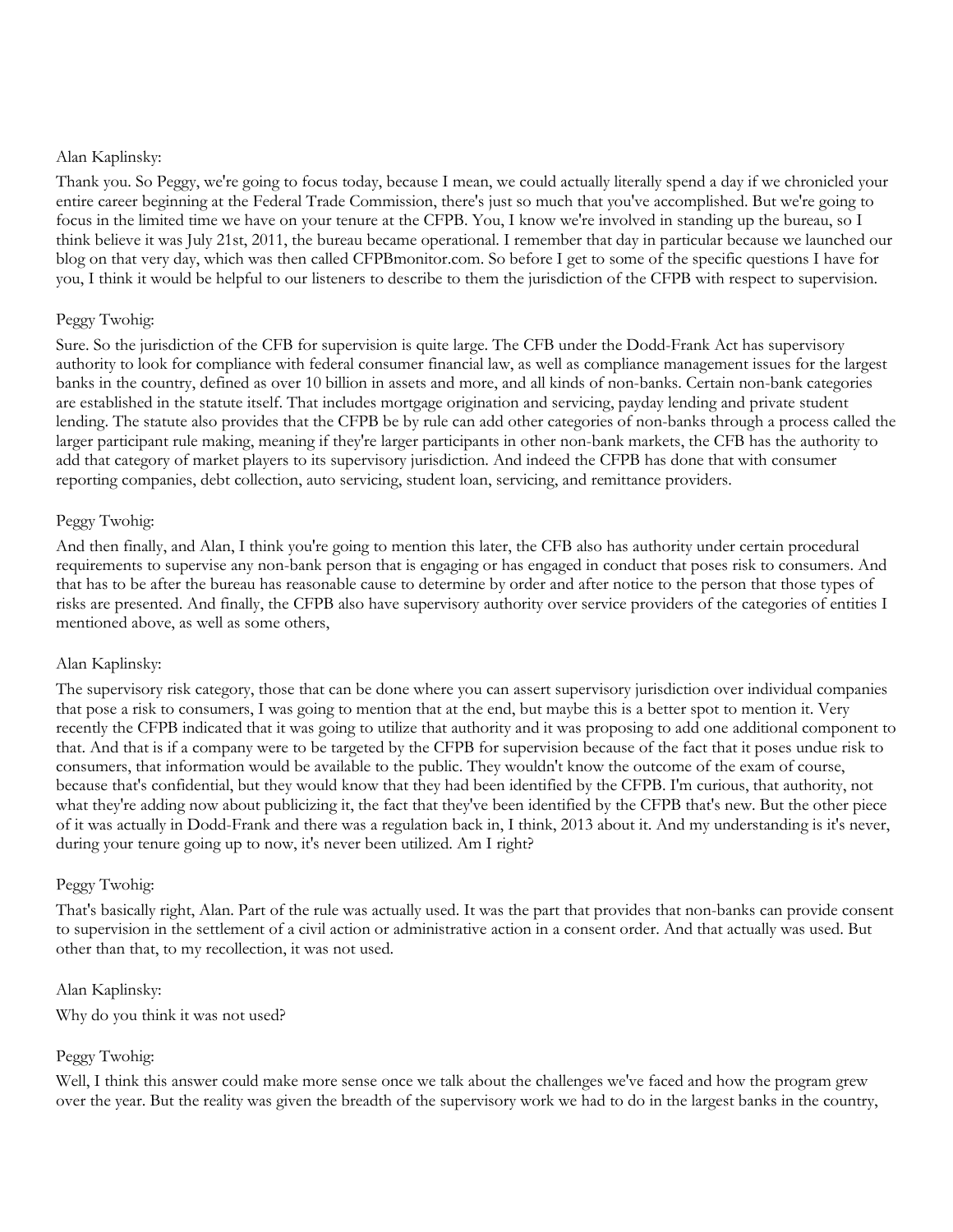which by the way that supervisory authority increased every year as more banks hit that 10 billion asset mark, and under the rules at the appropriate time came under supervisory authority, as well as the expanded authority added by larger participant rule over non-banks, plus the statutory authority over non-bank, as well as we added supervisory work, looking directly at service providers over time. So you put all that together and we were stretched pretty thin. CFB has fairly limited resources to apply to this vast non-bank and bank markets to ensure compliance through the supervisory process.

#### Alan Kaplinsky:

Yeah, I got it. So it's really an issue of the bandwidth back then and not having enough people to really open up this new area.

#### Peggy Twohig:

Well, and I would say also our determination of where the priorities were every year. We had a prioritization process that I think we'll go into a little bit more, that our judgment was we needed to spend our priorities on what we thought were the biggest risk to consumers at the time. And we always had that tool in our toolkit if we needed it.

#### Alan Kaplinsky:

Yeah. Got it. So what were the initial challenges in starting up the supervision program at the bureau?

#### Peggy Twohig:

Well, as you noted, we launched July 21, 2011, but we had one year from the date of enactment of Dodd-Frank the year before to be ready to take over compliance supervision for the largest banks in the country. So that right there is a tall order when you're starting from scratch, but at the same time, we had to plan for the startup of the first ever federal supervision of nonbank consumer financial service providers of many different types. And think about how that would work in conjunction with the supervision of the banks. And we were starting from scratch with everything, to recruit leadership, to recruit headquarter staffing.

## Peggy Twohig:

Of course, we needed to hire many, many examiners to start the work. We had to figure out all the foundational elements, the number and location of regional offices, reporting lines, decision making processes, exams, policies, and procedures. It was the full range of issues that are needed to underpin and run a successful supervisory function. And there was a lot to do, so it was very challenging all around. We had a great team to do it. It was clearly and always was a team effort. I had the good fortune to work extremely closely first with Steve Antonakes. And later after Steve became deputy the agency, Paul Sanford in leading the development of the CFPB program, as well as many other talented leaders who are still there helping provide leadership to this day and many regional directors all took part in creating, leading, shaping the program.

## Alan Kaplinsky:

Right. Right. So how did the CFPB program as it was being developed compared to other federal and state supervision programs? And I guess when we refer to other federal supervision programs, we're talking principally about the prudential banking regulators, FDIC, Fed and NCUA, and state, of course, the state departments of banking. Most of them have supervisory programs. So how did the CFPB program compare to the other ones?

#### Peggy Twohig:

Well, we looked to the other federal programs, the federal and state supervision programs, but there were differences from the start. We had the opportunity to create a supervision program that worked for CFPB in particular, and to align it with CFPB's mission and resources. One of the key differences was how we allocated resources across both the bank and non-bank markets. Other federal agencies and state agencies, I believe typically conduct exams on regular cycles. Sometimes those cycles are driven by statutory requirements or regulation, but we organized our programs so that we prioritize the work.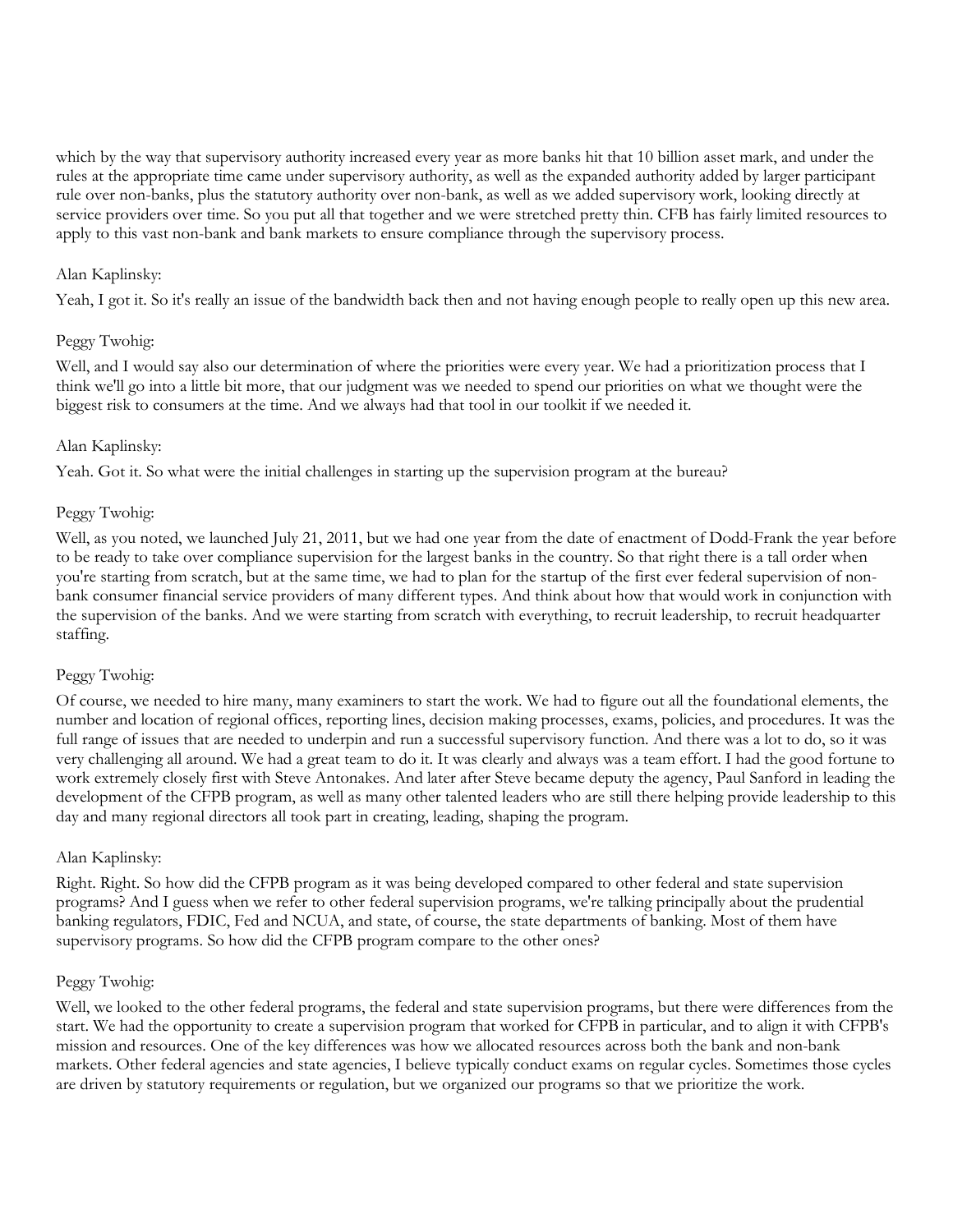#### Peggy Twohig:

We developed a prioritization process to allocate how we would use our supervisory resources across the bank and non-bank markets, as well as among particular product lines, based on our assessment of risk posed to consumers. And the reason we took that approach, there were really two, one was first, it was legally required to do that, by the Dodd-Frank Act for nonbanks, for the non-bank supervision program. But as a practical matter because of our limited resources, it really made sense to do this for the banks as well, because we did not have enough resource to conduct exams of banks for all compliance areas on a regular cycle. So overall it made sense to look carefully at where we thought the risks were the greatest and make sure we could do quality exams rather than be spread too thin.

## Alan Kaplinsky:

So what do you mean Peggy by looking at product lines?

#### Peggy Twohig:

So if you think of a bank's products and services from a consumer compliance lens, there's lots of different kinds of products that have often very different compliance requirements under completely different statutes and regulations. So when we planned our examination work at banks, we did not try to look at every bank product or service at once in one exam. Rather, we broke it up and focused on one product line, such as mortgage origination or mortgage servicing or credit cards or deposits. And by the way, we approached a non-bank exam this way as well. If the non-bank, say a large non-bank mortgage company had both mortgage origination and mortgage servicing, we'd look at those separately.

#### Peggy Twohig:

And we also looked at particular compliance areas. We talk about product lines, but it really also applied to particular compliance areas. For example, fair lending. We had exams that focused on just fair lending in certain product lines typically. And we even over time adopted this approach to look at other compliance areas. For example, to look at the furnishing obligations under the fair credit reporting act of say any type of company, a mortgage servicer, credit card company. We found that to really look at that carefully and do quality supervision work we needed to look at that in one exam, soup to nuts. So that is how we broke up the work. And it's also how we stacked up the work between banks and non-banks, so that if there were risks in say a mortgage servicing market, we were looking across kind of apples to apples, banks to non-banks in terms of risk, complaints, all the information that might suggest risk size, and deciding where to focus our supervisory resources.

#### Alan Kaplinsky:

Yeah. Did you have to train all of the examiners of the CFPB in all these product line and compliance areas, or did certain ones become specialists in certain product lines or compliance areas? I mean, how did that work?

## Peggy Twohig:

Well, we decided from the beginning that our examiners would be trained to look at both banks and non-banks. That was in large part driven by the mission in that part of CFBs mission was to ensure we were looking at compliance and making the calls we were making regardless of charter. And that was a difference from the way some states approached it, where they have different depository and non-depository examiners, and sometimes completely different agencies that look at the banks and the non-depository licensed entities in the states. So we did have that goal of making sure our examiners could tackle any kind of entity and we needed that flexibility and nimbleness. On the other hand, we did put a lot of resources into training, the CFB I'm sure still does, through a commissioning program led by Steve and Paul to ensure we had a rigorous training program for examiners. And there's also over time developed the ability for some examiners to obtain particular training in specialty areas. So it's a combination, but in the main, it was very important for examiners to be able to tackle any type of entity and basically any type of issue.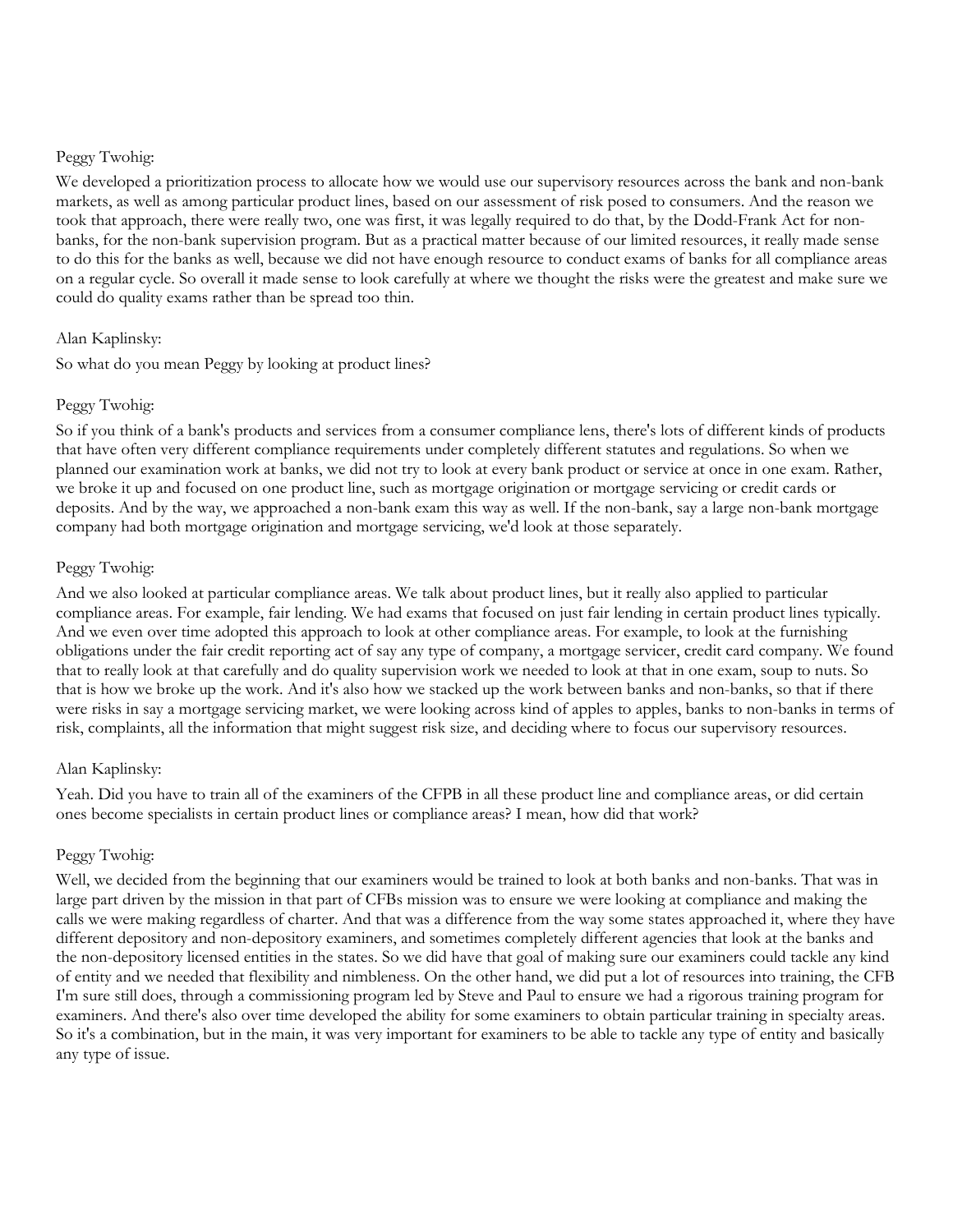Yeah. So what were other ways that CFPB supervision was different than other supervision programs that existed at other agencies?

## Peggy Twohig:

So one other key difference that's near and dear to my heart was the substantive support. We provided examiners through the office that I ran, the office of supervision policy, and it was a very important goal overall of our supervision program, that in all exams, we applied the law consistently to similar practices, whether it was a bank or non-bank, financial companies in all regions. So that we had a consistent findings across the country and across types of entities, if the facts were similar and the analysis required that. To accomplish that objective the office, I ran, the office of supervision policy, we had experts, primarily legal experts, responsible for supporting each exam and conducting the legal analysis of any factual issues that posed potential UDAAP or what we called non-routine regulatory issues. Anything that wasn't cut and dried.

## Peggy Twohig:

We organized supervision policy by markets and compliance areas, not by bank and non-bank. So we had teams that focused on origination, mortgage origination, all things origination. Or servicing mortgage servicing, student loan servicing, auto servicing. Deposits and payments issues, consumer reporting, debt collection, among others. And these teams provided expertise to the examiners to support their work in providing expertise on the markets and the market developments, as well as all the relevant laws that applied, because it can get quite complex. And as you know, Alan, it can change over time. We also supported the examination teams through just in time training. And so that was the process whereby examiners just before they're beginning a particular exam, keep in mind those examiners may or may not have ever done a debt collection exam, for example. Some of them may have some of them have not. But they don't necessarily know the latest that other examiners in other parts of the country have found, what facts made a difference, what the issues were, what the latest thinking was. So we would help with just in time trainings. That exam team was set up for success in doing that.

## Peggy Twohig:

And I want to note that the office of fair lending served the exact same role before the reorganization that occurred under acting director Mick Mulvaney for fair lending exams. And after that reorganization, that role was moved to supervision policy, which then had a dedicated fair lending team to do that support work. And overall, we were very intent and this helped ensure both quality exam work. And I think consistency across the country and across exam teams.

#### Alan Kaplinsky:

So another novel aspect of CFPB's supervision program was the publication of supervisory highlights. In fact, I just, I think it was yesterday, a new version of supervisory highlights came out covering I think even a period of time while you were still at the bureau, Peggy. But I have found as an industry lawyer that, that publication has been extremely valuable in giving advice to our clients about issues that the CFPB thinks are sufficiently important to highlight them, albeit on a anonymous basis, that is you properly don't mention the names of the banks that were involved, but you describe in a fair amount of detail in each case, what the issue is. Once the industry is aware of an issue that's highlighted, then they're hardly in a position to claim that they didn't realize the CFPB was going to be interested in a certain thing. So I'm wondering if you could tell us how that came about Peg?

#### Peggy Twohig:

Sure. Well, supervisory highlights was really born out of the desire to provide more transparency to the public about what CFB examiners were finding in exams while at the same time, maintaining the confidentiality as you noted. The confidentiality of the supervisory process is really critical for it to be effective in examiners obtaining the information they need and the cooperation they need from the entity, on the timeline involved in exams, to evaluate the information, evaluate the findings,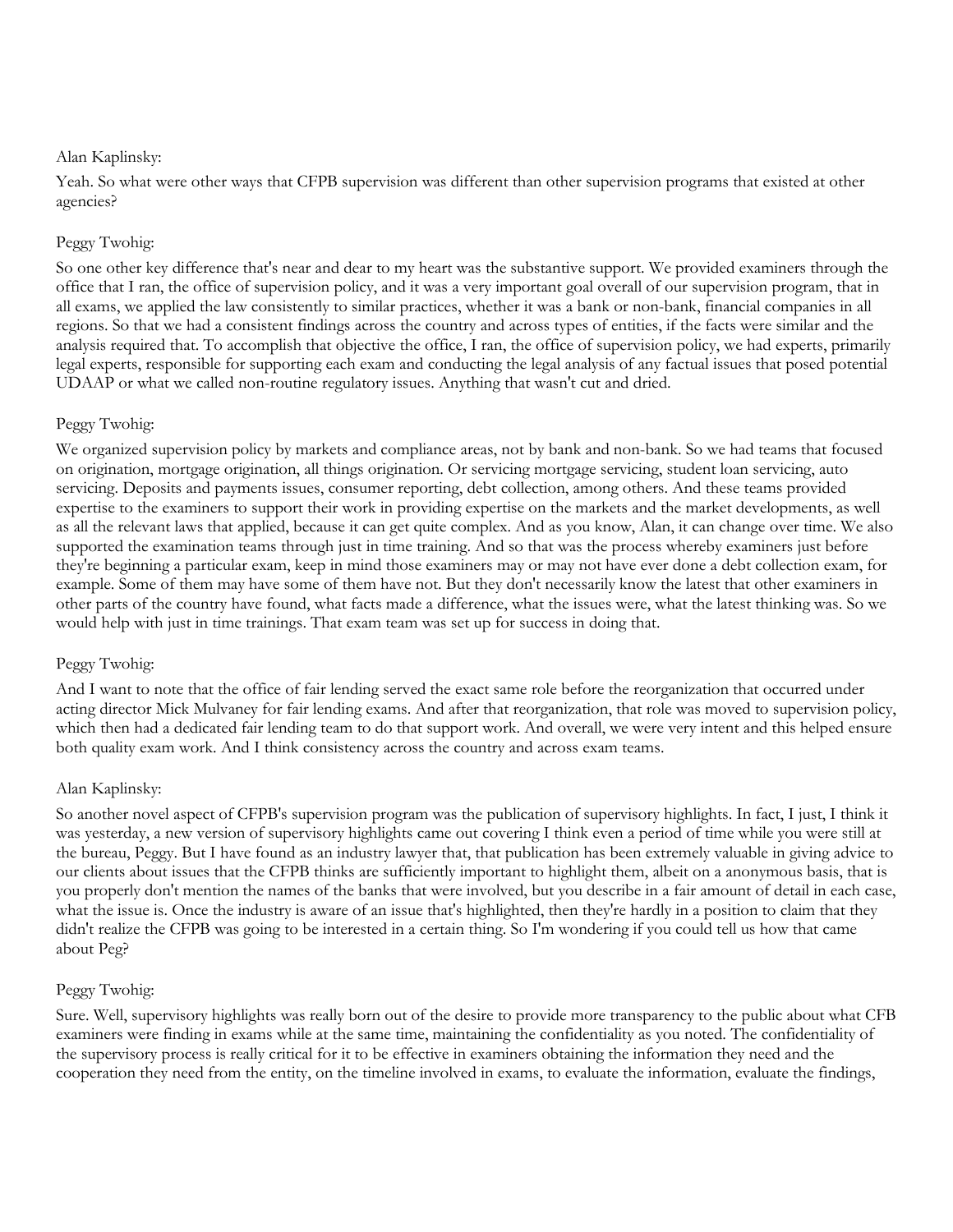and provide the feedback through conversations and exam reports, so that the supervised entity can address problems as soon as possible that the examiners find.

#### Peggy Twohig:

But the lack of transparency can also be problematic as the public and other supervised entities, but for supervisory highlights, wouldn't really have the benefit of knowing what exactly CFPB is finding in exams. So we came up with the idea of publishing the exam findings without naming names to protect the confidentiality. And as you noted, Alan, this also had the advantage of putting the entire industry on notice of exam findings so they could review their own practices and ensure they were in compliance with the CFOB's expectations. And I'm glad to hear your positive comments, Alan. Supervisory highlights, we did receive very positive feedback from compliance professionals in particular, but the public in general on this publication. And so, as you noted it continues to almost this day.

#### Alan Kaplinsky:

It does. Yeah. So in terms of substantive focus, what were the priorities for supervision while you were there, Peggy? And how did that change over time?

#### Peggy Twohig:

Well, at first, the supervision program was starting up in the wake of the great recession and some of the priorities for supervision flowed from the risks that were front and center at that time. That included mortgage servicing for example, was a big issue when we started up. Fair lending was also a priority. And as soon as we could get to it, meaning through a larger participant rule, the highest non-bank priority other than mortgage servicing was to supervise consumer reporting agencies sometimes called credit reporting companies or credit bureaus. They had never been supervised before at the federal or state level, despite their tremendous impact and reach into the lives of consumers.

## Alan Kaplinsky:

Are they licensed at the state level, consumer reporting agencies?

#### Peggy Twohig:

I think some are now. I believe New York started to license them. But at the time, I don't believe they were. I don't believe even to this day, too many states license them. But because of the importance in consumer's lives of credit reports and credit scores, and the fact that they had not been supervised before the first larger participant rule established supervisory jurisdiction over consumer reporting companies. So that was a priority to get going on that work. And next up on the non-bank side was debt collection. That was our second larger participant rule. And all of that was being done and added in addition to of course, the statutory authority for non-banks that was already established. So we were able to do the mortgage ordination servicing work, payday lending were among the top priorities. And then as you know, and as we've discussed over time, other larger percent rules were added and needed to be folded into the prioritization mix.

#### Peggy Twohig:

But every year the priorities changed somewhat as we evaluated all the data, as we have these different authorities that were coming into play, as markets and risk changed. We looked at consumer complaints, we looked at market developments and we looked at our own exam findings. So that would change over time. For example, as the mortgage market started to improve and mortgage servicing, some of our focus changed from some of the default servicing issues that were very important to look at when the mortgage market was still in shambles and the economy was recovering after the great recession. Over time, we started looking more at what we call performing mortgage servicing issues. Your mortgage servicing issues that would exist in any market, escrow and payment allocation, and all kinds of things that we looked at and found some problems.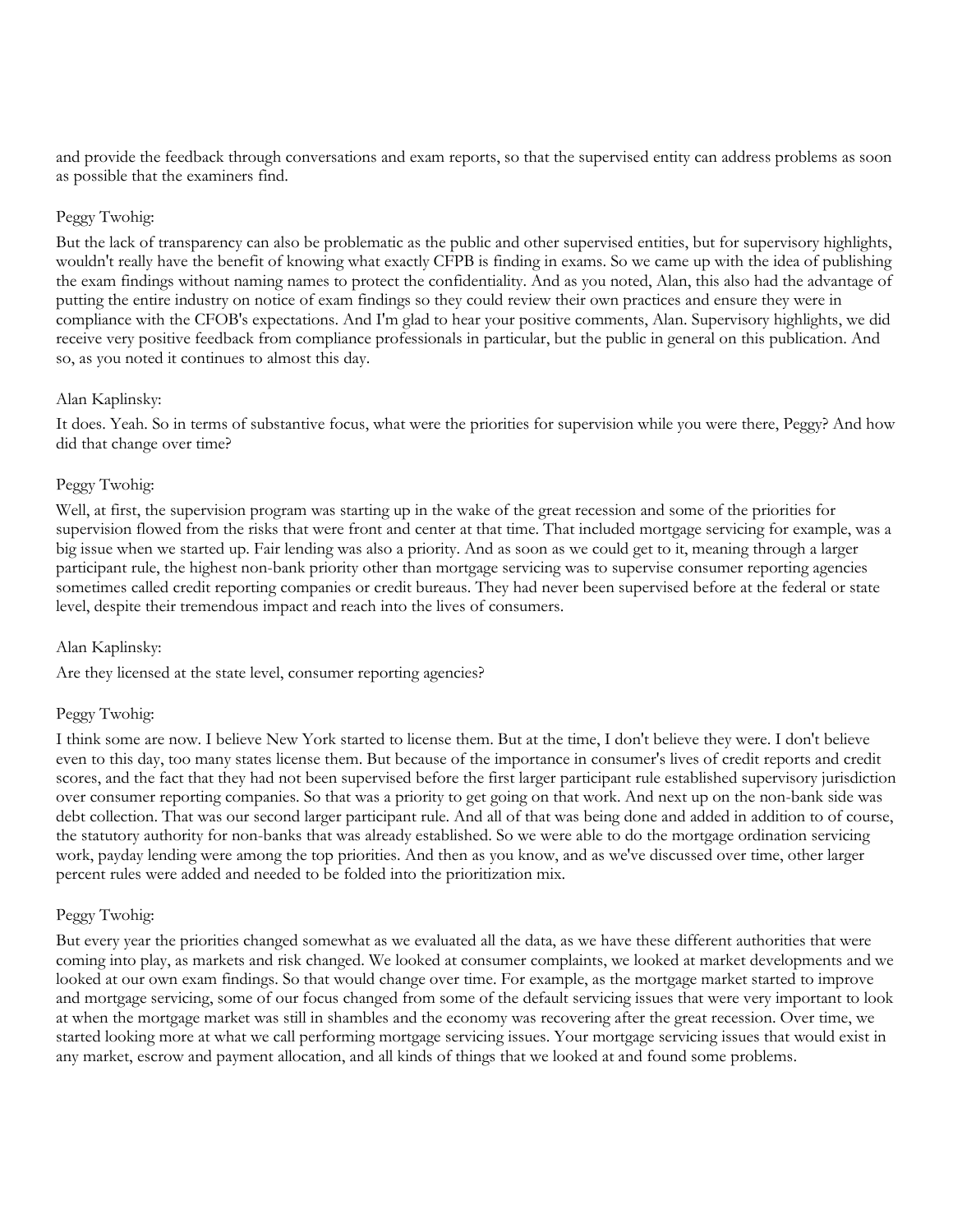### Peggy Twohig:

And another example of market developments was early on through supervision, we uncovered problems with credit card add-on products, and then that became a big focus because of our exam findings. And then we kept going, looking at that across the marketplace, and that led to a number of major law enforcement actions early in the CPB's life.

#### Alan Kaplinsky:

So you were there until you resigned recently. When did you resign by the way from the bureau, just to-

Peggy Twohig: I retired as of August 31, 2021.

#### Alan Kaplinsky:

... Okay. So you were there right from the beginning up to that point, and you were there under the leadership of Director Cordray, and I guess there was even an acting director before Richard Cordray. And then you were there under acting Director Mulvaney, and then Director Kraninger, and both Democratic and Republican administrations, quite a bit different in philosophy about the value of the CFPB and its mission. And I'm just wondering what I used to say to my clients during that period of time, the least impacted by the changes in administration are in the supervision area. That it has a larger impact on the regulatory side and on enforcement, but supervision, the examiners still go out and examine and if they find something wrong, they're going to write you up. They're not going to ask whether you're a Republican or a Democrat. So wondering what your, as an insider at the agency, what your perspective was?

## Peggy Twohig:

Well, there were some changes to supervision under Acting Director Mulvaney and Director Kraninger. There were some changes in policy that got considerable attention like Acting Director Mulvaney's view that we in supervision, that examiners could not look for violations of the Military Lending Act.

## Alan Kaplinsky:

That's changed now, right? Am I right that, that position, that Director Kraninger and Mulvaney took, didn't that get changed in some fashion? I don't remember how, but-

## Peggy Twohig:

Yes, that was changed when the administration changed. But in the main, as you observed Alan, the supervisory work continued much as it had in the past, both with exam prioritization, process training, commissioning examiners, conducting exams, issuing exam reports and findings. And then the publication of supervisory highlights continued. There was, as I mentioned, the reorganization directed by Acting Director Mulvaney that moved the office of fair lending to a different part of the organization under headquarters. But the job of fair lending, exam prioritization and support moved to supervision policy, and the fair lending enforcement work were moved to the office of enforcement.

#### Peggy Twohig:

So that work continued under different parts of the organization. But I'd have to say that I think the primary adverse impact under the leaders in the Trump administration was really the hiring freeze. The hiring freeze that was put into place that lasted for quite some time, really hurt supervision because it take a long time to hire and train examiners, because there's constant attrition, no matter what, for all kinds of reasons. And that's just part of any organization really. And it takes a long time to recruit, train and get those examiners to a point where they can really replace experienced examiners. So that was a change.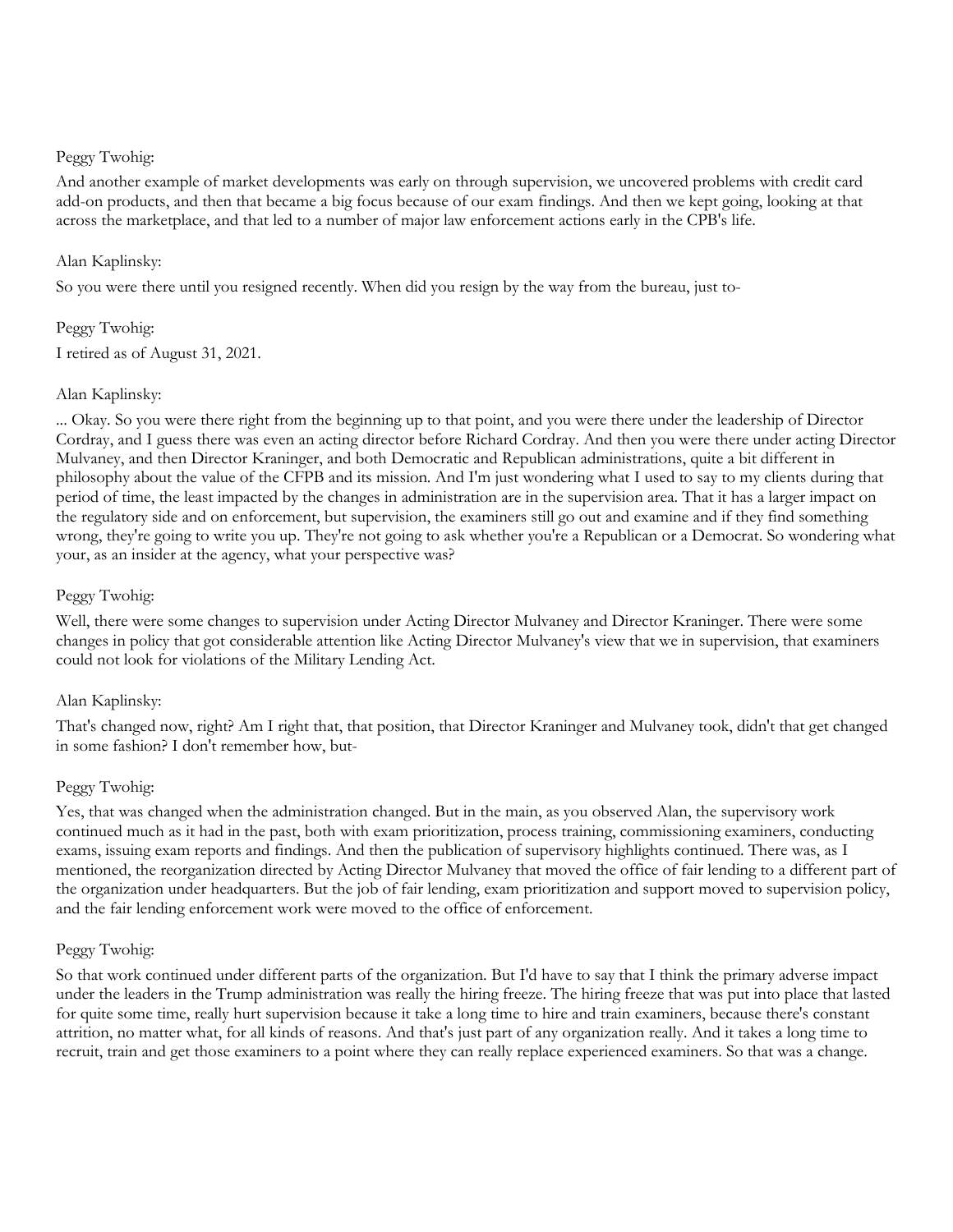... And that hiring freeze lasted until Acting Director Ueijo took over for or from Kraninger?

## Peggy Twohig:

No, under Director Kraninger, I can't remember the exact timing, but my best recollection is she permitted us to start hiring again. We were already down quite a bit. So it was from a deficit position that we were trying to get back up to speed. And the other change to supervision, Alan, was a major change because of the pandemic. It wasn't because of really policy or any change in administration. It was because of what was happening in the country and the decision that we reorient our supervision toward the issues that were presenting themselves because of what was happening in the market with the pandemic. And so we retooled a number of our exams to look at a broader swath of issues that were just presenting themselves because of the pandemic.

## Alan Kaplinsky:

And am I right, Peggy, that during the pandemic, you were doing fewer in person examinations, that things were being done more remotely for a long period of time?

## Peggy Twohig:

Right? Well, the supervision work was being conducted remotely as I think most business in terms of financial services, in terms of that of the marketplace. And so that was true. And we were also conducting a broader and much larger number of not as deep assessments, but quick assessments, prioritized assessments to just focus on the risks that were being presented by the pandemic.

## Alan Kaplinsky:

So we're reaching the end of our show Peggy, before we bring it to a conclusion, I'd like to ask you a question about UDAAP and I consider you to be one of the country's leading experts in that subject, by virtue of your lengthy experience of the Federal Trade Commission, dealing with a different version of UDAAP, the single A version that prescribed unfair and deceptive acts or practices. Of course, when Dodd-Frank was enacted, it gave the CFPB the additional authority to deal with abusive acts or practices. So very recently the CFPB came out with a change to its examination policy in which it said that UDAAP going forward would be a tool that the CFPB intends to use to combat both credit and non-credit discrimination.

## Alan Kaplinsky:

In other words for many, many years since the enactment of the Equal Credit Opportunity Act, and then the promulgation of regulation B, there under initially by the federal reserve board there, we had very express statutory authority that the agencies could use to go after credit discrimination against various defined protected classes, in connection with a credit transaction. Nothing specific dealing with non-credit transactions. And now the CFPB has said, "Well, UDAAP applies both to credit and non-credit transactions." And it revised their examination manual to some extent. I'm not going to ask you what you think about that change, that wouldn't be fair to you. But I'm very curious in your tenure at the FTC, and then you're almost, I guess, a decade or more time at the CFPB, whether you are aware of you'd have ever been used to combat discrimination, either from a supervision standpoint or an enforcement standpoint, is this all new?

## Peggy Twohig:

So, Alan, I can't think of an instance where that was applied quite in the way that CFB has announced in the past, but I will also say that I haven't taken the time to do comprehensive research to see if there's something I'm not remembering off the top. I mean, it is fair to say our focus certainly at the FTC and to my knowledge at the CFB was looking for compliance and enforcing the Equal Credit Opportunity Act to deal with issues of discrimination in financial services markets.